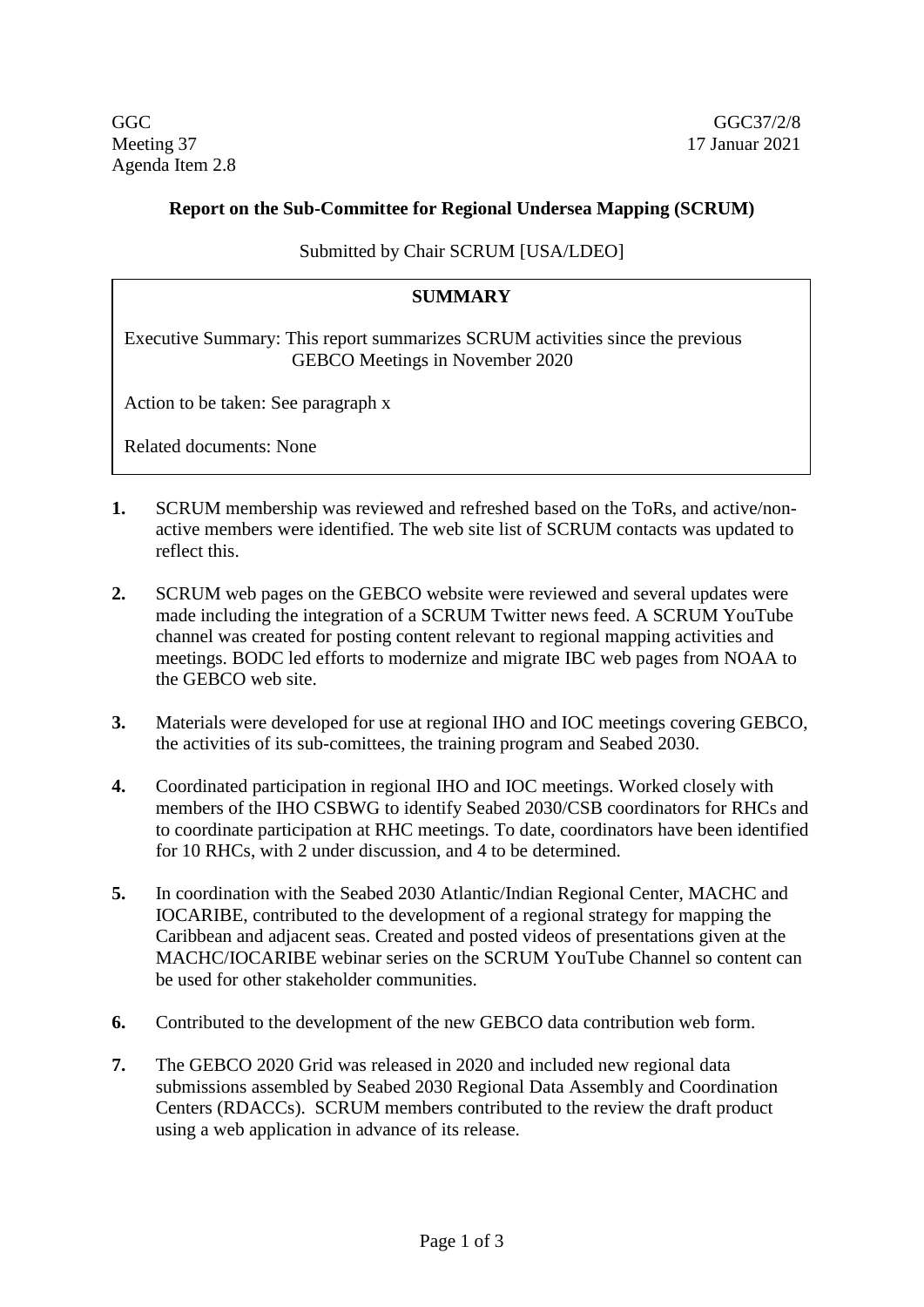- **8.** Developed and released a web application for gathering input to help guide and prioritize future mapping activities and posted this on the SCRUM web site.
- **9.** Helped to facilitate the addition of new regional bathymetry layers in the IHO DCDB viewer including UNCLOS data holdings, non-public industry data, and data from data systems including the DARWIN system operated by JAMSTEC.
- **10.** Participated in an intersessional GGC meeting in June 2020 to discuss virtual communications and engagement strategies for the COVID-era.
- **11.** Held an informal virtual intersessional committee meeting in September 2020 to discuss recent activities and solicit input from committee members on workplan status and actions.
- **12.** Held a virtual subcommittee meeting in January 2021 as part of GEBCO Week. Participation in SCRUM sessions included all but one voting member, all non-voting members, and several observers. There were 82 total participants from 29 countries. Highlights of the meeting include:
	- a. IBC status updates were provided for IBCAO (Jakobsson), IBCSO (Dorschel), IBCCA (Viteri) and IBCSEP (Montoro). No recent activity was been identified for other IBC efforts
	- b. SCRUM Member updates were provided by: Kim Picard/Rob Beaman (Australia), Serge Levesque (Canada), Hugo Montoro (Peru), Aileen Bohan (Ireland), Thierry Schmitt (EMODnet), Miao Fan (China), Vicki Ferrini/Rachel Medley (US Activities),
	- c. Discussed concerns related to differences in the computation of 'authoritative' metrics of % EEZ mapped based on national charting authorities and GEBCO data products.
	- d. Reviewed and discussed the previous year workplan and actions.
	- e. Reviewed planned workplan and actions. Most workplan items are ongoing activities from the previous year. New items added focus on online information and webinars intended to foster better coordination and sharing of knowledge and workflows among regional mapping groups and stakeholders around the world.
- **13.** Based on the conversation about differences in % EEZ mapped, the leadership of TSCOM, SCRUM and the CSBWG will discuss technical issues and political concerns and will develop recommendations for consideration by the GGC and the Seabed 2030 Director. These recommendations will be reviewed by the sub-committees and working group, and will submitted to the GGC and Seabed 2030 Director for consideration.
- **14.** Due to the ongoing pandemic, and anticipation of limited global travel, the budgetary requests for SCRUM only includes nominal funds for participation in IHO/IOC regional meetings and nominal funds for the creation of digital materials in support of those efforts.

## **15. Action**

The GGC is requested to: